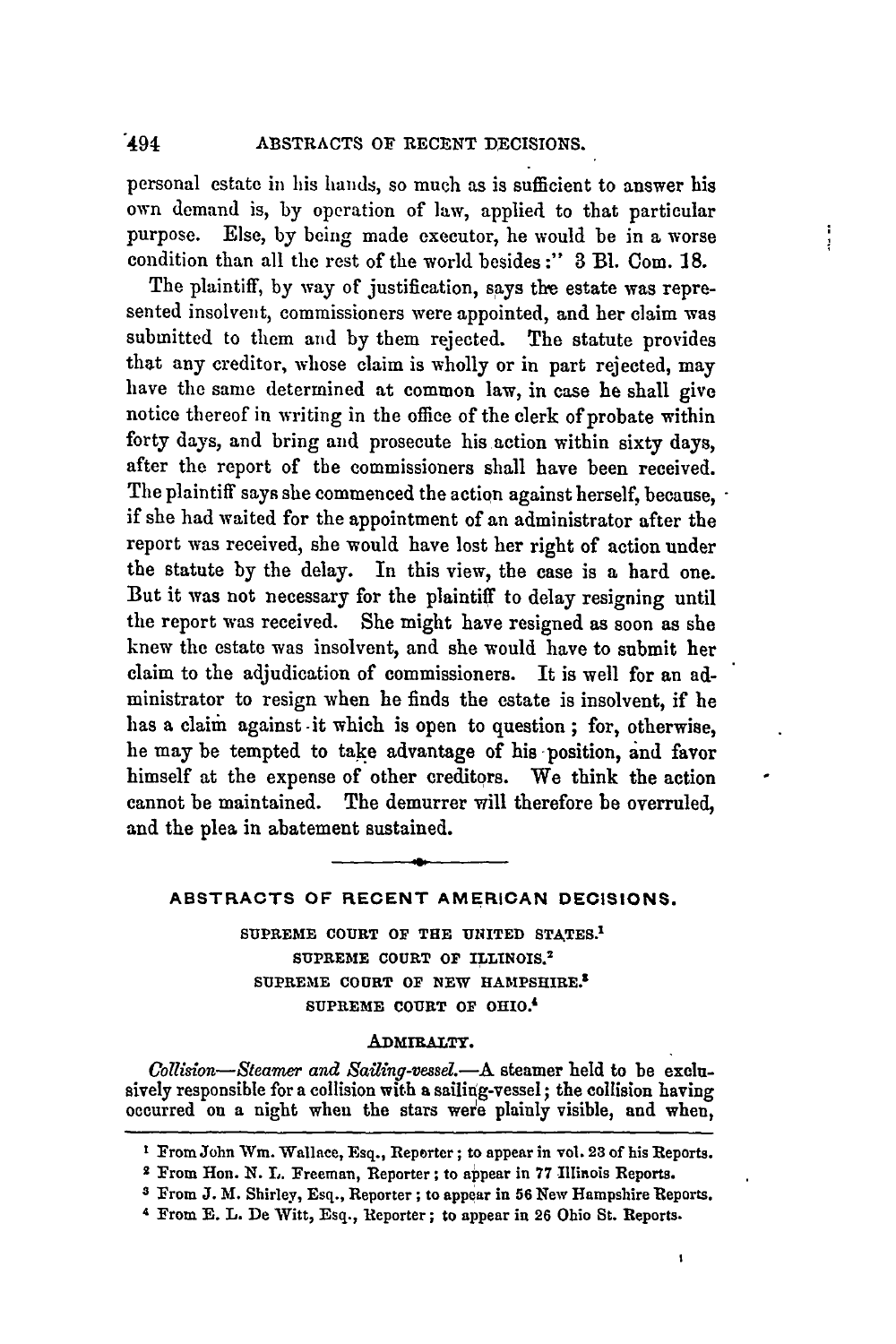۰.

though a little **haze** was on the water, the night was to be called clear; there having apparently been some want of vigilance in the lookout of the steamer, who did not discern the sailing-vessel until the steamer was close upon her, at which time orders, which, as the result proved, tended to bring on a collision, were given on board the steamer: *The Sea. Gull,* 23 Wall. **,**

*(ollision-Two Steamers-AMutual Fault.-* Two steam-vessels, one an iron steamship (an ocean vessel of twenty-five hundred tons), coming from sea up the Mississippi to New Orleans, and the other a small river steamer of one hundred and thirty-five tons, trading up and down the river below New Orleans from plantation to plantation, and carrying passengers, and getting market produce for the city just named, *held,* in a case of collision, to be equally in fault for running at full speed in a very dark and foggy night, after they had learned by signals from each other of their respective existences in the river, and while they were in doubt as to what respectively were their courses and manœuvres: *The Teutonia*, 23 Wall.

*Collision-Sailing-vessels meeting.-The* rule of navigation prescribed by the Act of Congress of April 29th 1864, " for preventing collisions on the water," which requires "when sailing-ships are meeting end on, or nearly so, the helns of both shall be put to port," is obligatory from the time that necessity for precautiog begins, and continues to be applicable so long as the means and opportunity to avoid the danger remain *The Dexter,* 23 Wall.

In a collision at sea, happening on a bright moonlight night, and when the approaching vessel was seen by the officer in charge of the deck long before the collision occurred, the absence of a lookout *held* unimportant; it being assumed that his presence would have done nothing to avert the catastrophe: *Id.*

## *AGENT.*

Action by undisclosed Principal upon Contract of Agent-Entirety of *Contract.* $-A$ , acting as the agent of B. and C., who were tenants in common of certain real estate, leased the same to the defendant by a contract not under seal, made in his own name, and did not disclose his agency or the state of the title to the premises demised:  $Held$ , that an action to recover the rent might be maintained in the name of B. and **0.;** *held,* also, that the contract was entire, and that the principals must join in the action: *Bryant v. Wells, 56 N.* H.

#### ARBITRATION. See *Estoppel*.

# **ATTORNEY.**

*Rights of Complainant-Duty of State's Attorney-Pratice.-A* complainant, who files a libel to procure the forfeiture of personal property for violation of law, and prosecutes the same wholly at his own expense, is entitled to do so without interference from the state's attorney: *State v. Tufts,* **56** *N. H.*

When such libel is prosecuted at the expense of the county, its direction will be taken charge of by the attorney-general or solicitor: *Rd.*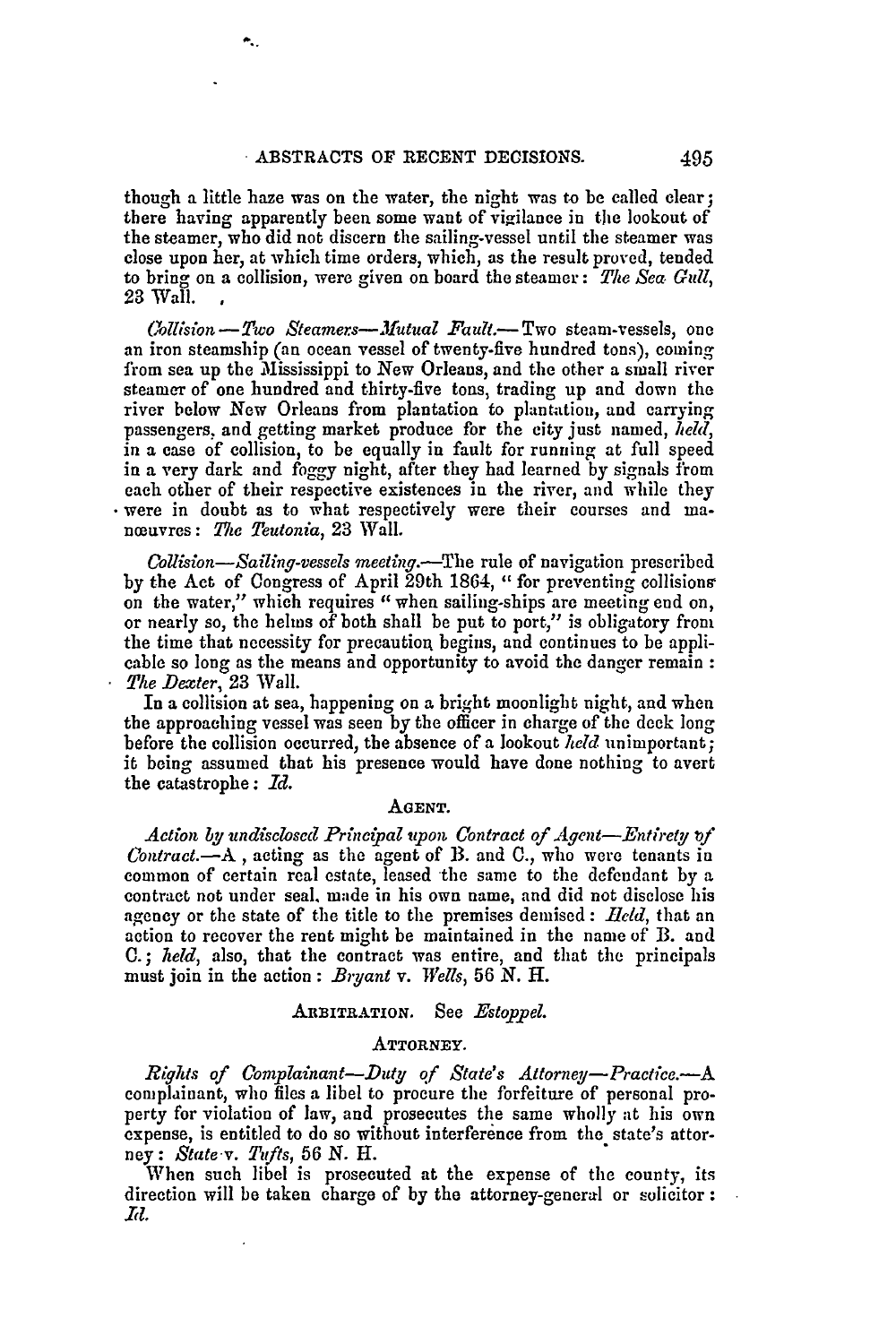**A** prosecuting officer will use his discretion, according to the circumstances of each particular case, whether to enter a *nolle prosequi,* **or** prosecute to final judgment: *Id.*

# BANKER.

*Money Deposit.-In* case of a general deposit of money with a banker, a previous demand **by** the depositor, or some other person **by** his order, is indispensable to the maintenance of an action for such deposit, unless circumstances are shown which amount to a legal excuse: Brahm v. Ad*kans,* **77 Ill.**

# **BANKRUPTCY.-** See *Vendor.*

*Discharge of Liens-Mortage cannot be discharged by Sale withwut Notice to Mortgagee.*—Although district courts of the United States, sitting in bankruptcy,'have power to order a sale of the real estate of the bankrupt which he has mortgaged, in such a way as to discharge it of all liens, and although as a general thing, if they order a sale so that. the purchaser shall take a title so discharged the purchaser will have a title wholly unencumbered, yet to pass in this way an unencumbered title of property previously mortgaged, it is indispensable that the mortgagee have notice of the purpose of the court **to** make such an order; or that in some other way he have had the power to be heard, in order  $\cdot$ that he may show why the sale should not have the effect of discharging his lien. And if a sale be made without any notice to him, his mortgage is not discharged: *Ray* **v.** *Yorseworthy,* **23** Wall.

*Supervisory Jurisdiction of Circuit Court.-A* proceeding under the Bankrupt Act, in which by petition in form, the assignee sets forth articulately that **A.,** B., **C., &c.,** claim liens against the bankrupt's estate, the validity of each of which liens he, the assignee, denies, and in which he prays that the parties setting up the liens may be made parties, and be required to inswer, each of them, all his charges **and** allegations as made, and be compelled, each of them, to set forth and state in their respective answers the particulars and facts upon which their respective claims are based, and that on final hearing all questions and rights of each and all the parties may be ascertained and determined **by** the court, and that the petitioner be directed to sell the estate and\* distribute the proceeds; and in which the assignee prays that he "may have such other and further relief in the premises, and may be further directed in his duties as the nature of the case requires;" in which proceeding, the parties asserting the liens answer in form and the assignee replies in form, is a "case in equity" within the eighth section of the Bankrupt Act, which gives an *appeal* to the Circuit Court in all cases in equity; and is not a case for the general superintendence and jurisdiction by that court given in the second section of the act, in cases where no provision for the supervision of the Circuit Court is otherwise made: *Stickney, Assinee, v. Wilt,* **23** Wall.

The fact that a subpoena is not prayed for, does not change this view; the defendants voluntarily appearing: *Id.*

If such a ease be taken into the Circuit Court under this general superintending jurisdiction given **by** the said second section, it is wrongly taken. No jurisdiction exists there so to review the case. And no **ap**peal lies to this court from the action of the Circuit Court made under such circumstances: *Id.*

496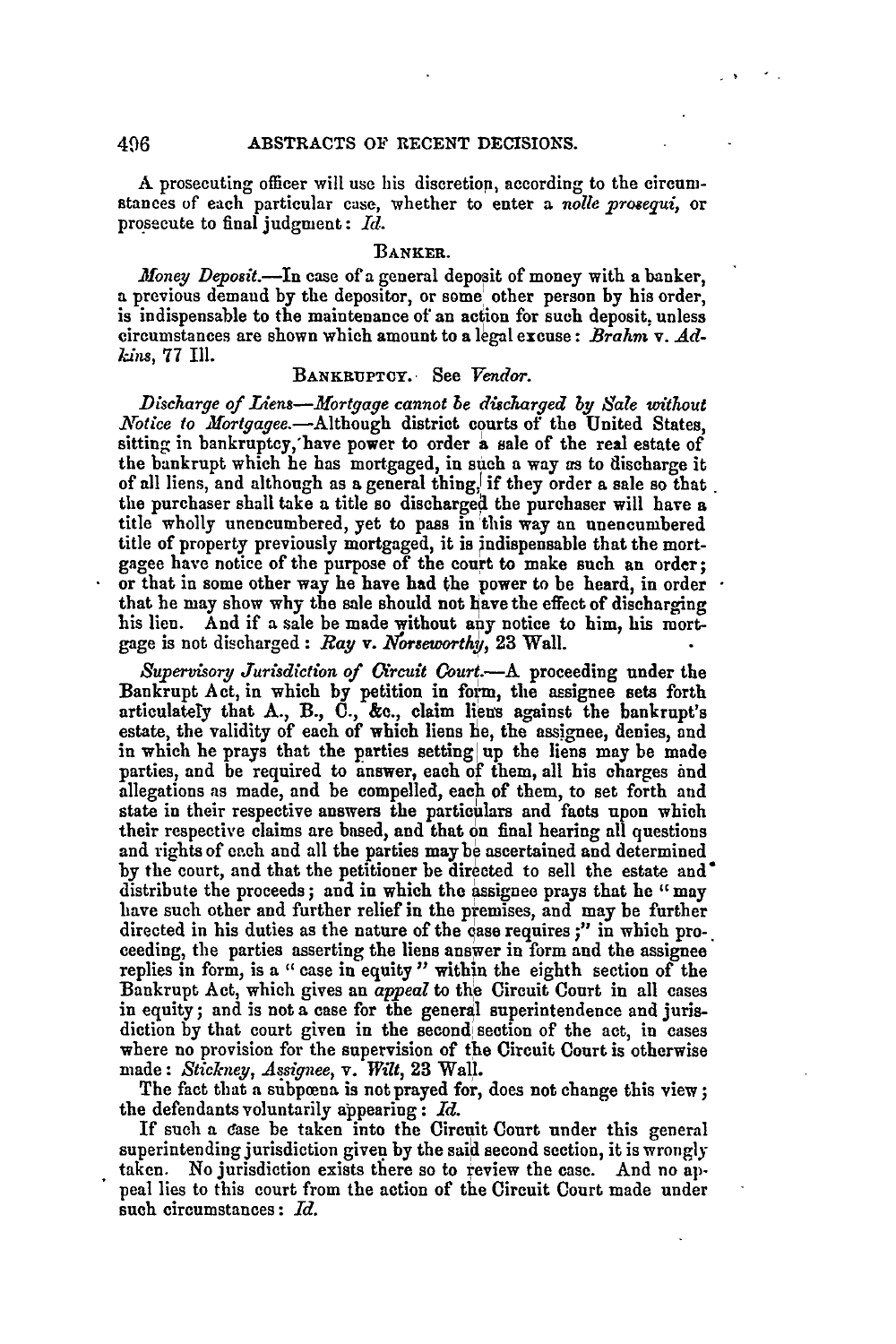Where a case has been so taken, and the decision reversing the decree of the District Court is in favor *of"* the party taking it, this court will reverse the judgment or decree of the court below, and remand the suit with directions to dismiss it: **Id**

But in the present case, where, owing to the lapse of time, the party who had the decision of the Circuit Court (reversing that of the District Court) against him, would be prevented from having, as matter of right, a review of the case by the Circuit Court on an appeal properly taken under the eighth section, this court thought it fitting to suggest that perhaps, on a proper application, the District Court would grant a review of the decree that *it* had rendered, which review, if granted, would lay the foundation, in case of an adverse decision, as before upon the merits, for an appeal in proper form to the Circuit Court: *Id.*

*Jurisdiction of Circuit Court.*—A petition addressed to the District Court " in bankruptcy sitting," by a person who has been decreed an involuntary bankrupt, " for a review of the record of the said proceedings in bankruptcy, and that the decree declaring the petitioner a bankrupt be set aside and vacated, and the petition of the petitioning creditor be dismissed and the petitioner's estate be restored to him ; and for such other and further relief in the premises as may be equitable and just"—the orders and notices and every proceeding in the matter being entitled as in the original proceeding **"** in bankruptcy"-is but a petition filed in the original proceedings in bankruptcy; and is not a bill in equity to impeach the adjudication for fraud. It cannot be separated from the original proceedings and taken into the Circuit Court by appeal as a case in equity under the eighth section of the Bankrupt Act. If any action by the Circuit Court is wanted by the person decreed a bankrupt, he must obtain it under the second section of the Bankrupt Act, which gives a general supervisory jurisdiction to that court over the proceedings of the District Court, except where special provision is otherwise made. No special provision is made in such case for review by the Circuit Court. From any decision by the Circuit Court, acting in its general supervisory jurisdiction conferred **by** the second section, no appeal or writ of error lies to this court; Sandusky v. National Bank, 23 Wall.

#### BILLS **AND NOTES.**

*Ownership of.*—Where the payee takes up a promissory note after its negotiation by him, the ownership, both legal and equitable, will return to him, and he may maintain an action thereon in his own name. He may in such ease strike out the endorsements, or, if in blank, fill them up to himself: *Palmer v. Gardiner,* 77 Ill.

*Fraud-Innocent holders.-A.* made his promissory note, expressed to be for value received, whereby he promised to pay B., or bearer, forty dollars profits with interest, one year from date. As to  $\Lambda$ , the note was entirely without consideration, and was obtained from him by fraud. The plaintiff subsequently became the innocent *bond fide* purchaser thereof before maturity : *Held,* that the instrument in the hands of the plaintiff was a valid, negotiable promissory note, and might be recovered; that the word " profits," as to the plaintiff, did not express or suggest a contingency or uncertainty, but an absolute existing fund as the consideration of the promise, and on account of which the money **VOL.** XXIV.-63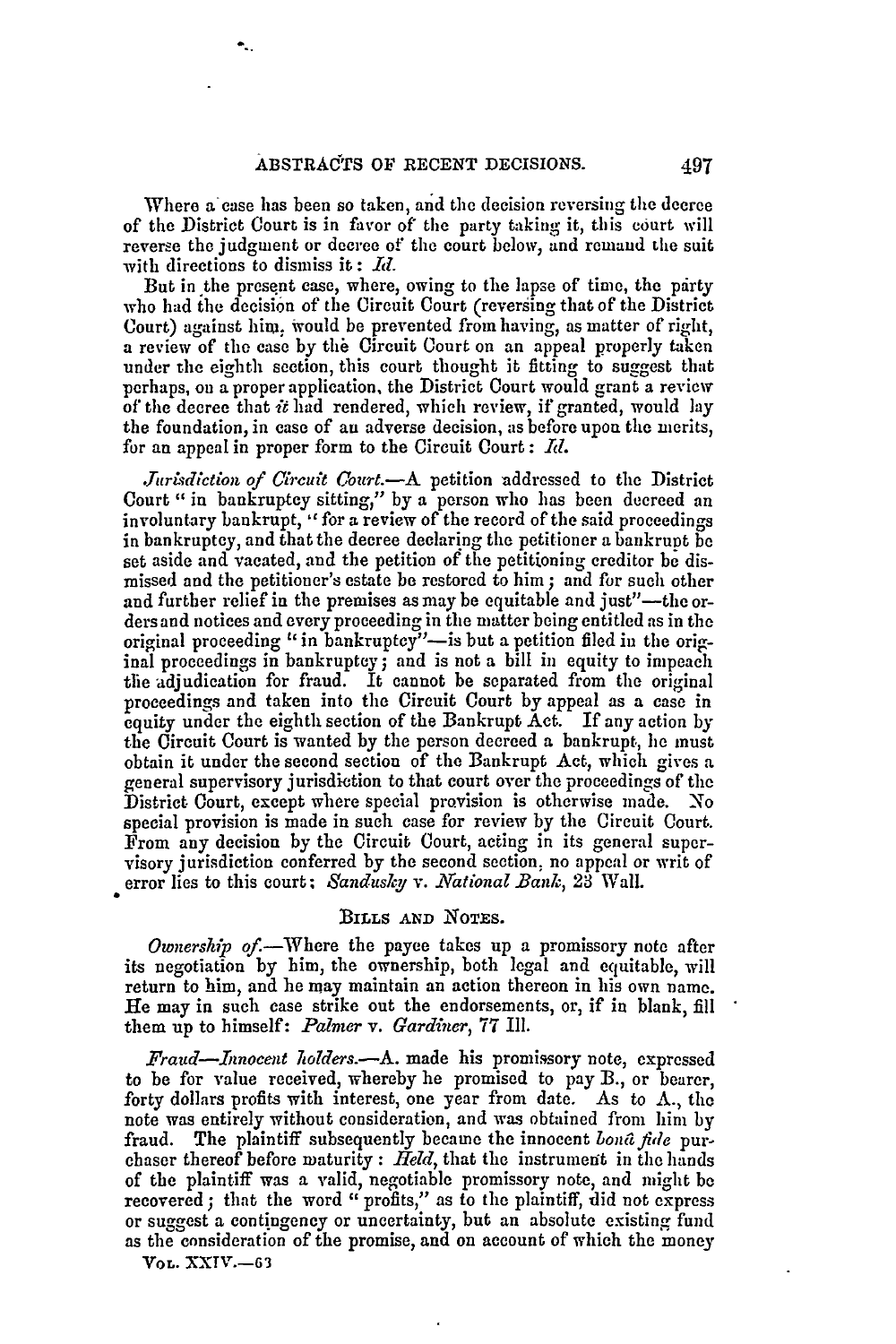was to be paid **;** and that the word, as inserted in the note, was not such an apparent defect or infirmity as to put the plaintiff upon inquiry: *Iratthews v. 'rosiby,* 56 N. *11.*

*Remedy when Maker becomes part Owner.*-Where a member of a firm made a promissory note to a third party, who endorsed the same, and the firm of which the maker was a member purchased the same. it was *held*, that the holders could not maintain any action thereon at law against the maker, but that it still remained a valid and binding indebtedness against the maker, which a court of equity would enforce: *Hall* **v.**. *Kimball,* **77 Ill.**

# BOUNDARY. See *Stream.*

# COLLIsIoN. See *Admiralty.*

### **CONSTITUTIONAL** LAW.

Jurisdiction of Federal Courts to Review State Courts-Practice.-Where, by the laws of a state, an appeal can be taken from an inferior court of the state to the highest court of the same, only with leave of this latter or of a **judge** thereof, and that leave has been refused in **any** particular case, in the regular order of proceeding-the refusal not being the subject of appeal to this court-a writ of error, if there be in the case a " Federal question," properly lies, under section **709** of the Revised Statutes, to the inferior court, and not to the highest one **:** *Gregory* v. *Mc Veigh,* 23 Wall.

**A** Federal question exists when-in a suit **by a** person who seeks to recover property on the ground that a judgment and execution on it **by** a court of the United States, interpreting a statute of the United States, has'deprived him of the property in violation of the **first** prin. ciples of law-the defendant sete'up **a** title under that judghent and execution, and the decision is **against** the title so set **up :** *Id.*

*onclusveess of State Decisios on Questions of State Law-Eminent Domain--Public Use.*-When the question is whether, under the constitution and laws of a particular state, a company professing to be a corporation, is legally so, this court will receive as conclusive of the ques- $\Box$ tion the decision of the highest court of the state, deciding in a case identical in principle, in favor of the corporate existence **:** *econbe* v. *Railroad Company,* 28 Wall.

The taking of private property in order that **a** railroad may be made, belongs to the class of things which **in** proper cases are to **be** regarded **as** public necessities: *Id.*

**The** *mode* of exercising the right of eminent domain, in the absence of any provision of organic law prescribing a contrary course, is within the discretion of the legislature. There is **no** limitation upon the power of the legislature in this respect if the purpose be a public one and just compensation be paid or tendered to the owner for the property taken: *Id.*

**A** judgment of condemnation rendered **by** a competent court, charged with a special statutory jurisdiction, and when all the facts necessary to the exercise of the jurisdiction are shown to exist, is no more subject to impeachment in a collateral proceeding than the judgment of any other court of exclusive jurisdiction **:** *Id.*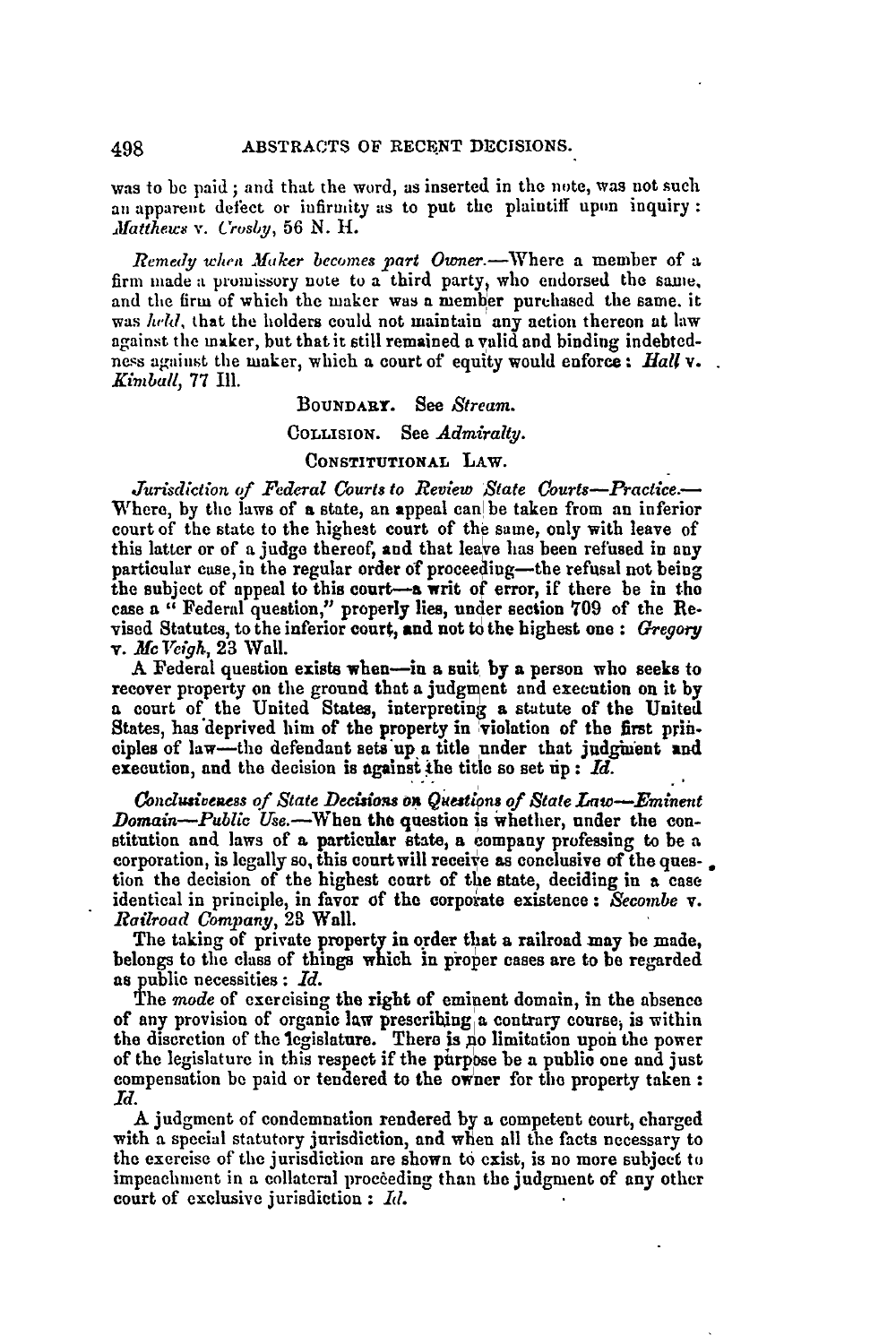# **CONTRACT.**

*Fulilment by Plaintlff-Alteration by Parties during" Progress of*  $Work. - Where a contraction, under a written agreement between them,$ constructed a house for and on the lands of the owner, substantially in accordance with the terms of the contract, as verbally changed in some respects as to size, form and material of some parts of the work, **by** consent of parties during the progress of the work, and leaving little only to be done to complete it; and the owner, during the progress of the work, had without objection made payments in pursuance **of** his agree. meat, as designated portions of the work were done, and had taken possession and was using the house for the purposes intended ; in an action brought to recover a balance due on the contract: *Ield,* first, that the plaintiff might recover without proving that the contractor had strictly performed the contract; second, that as to unfinished work, the plaintiff was entitled to recover the balance due at the contract price, less such sun as it would require to construct or complete the unfinished parts; third, that as to those parts, which by consent of both parties, during the progress of the work, had been constructed of materials and of size and form different from that required by the agreement, the plaintiff was entitled to recover the balance due at the contract price, less the difference in the value of those parts as constructed, and their value as the contract required them to be constructed: *Goldsmith v. Hand,* 26 Ohio St.

## CRIMINAL LAW.

*Larceny-False Pretences.-Where* a contract for the loan of money is induced by the fraud and false pretences of the borrower, and the lender, in performance of the contract, delivers certain bank bills without any expectation that the same bills will be returned in payment, the borrower is guilty of obtaining money by false pretences, but is not guilty of the crime of larceny: *Kellogg y. The State,* 26 Ohio St.

# EMINENT DOMAIN. See *0onstitutional Law.*

# **ESTOPPEL.**

*Statute of Limitations--Arbitration.*-In 1864 the plaintiff and defendants referred all accounts, claims and demands existing between them to arbitration by a written submission. The time for making an award was enlarged by agreements written on the back of the submission from time to time until January 1st 1871. December 10th 1870, the arbitrators made an award which has been adjudged invalid by the court. In an action to recover the same indebtedness, which was presented to the referees and upon which their award was based, the defendants pleaded the Statute of Limitations : *Held,* that it was a question for the jury whether the plaintiff was induced not to commence a suit to recover his claim, during the time the matter was pending before the referees, **by** the defendants' agreement to refer, and abide and perform the award **;** and that, if this were so, the defendants are estopped from proving their plea: *Davis* v. *Dyer,* 56 N. **H.**

## **GUARANTEE.**

*Consideration-Notice.*-To constitute a valid guaranty, there must be a sufficient consideration, a delivery by the guarantor, an acceptance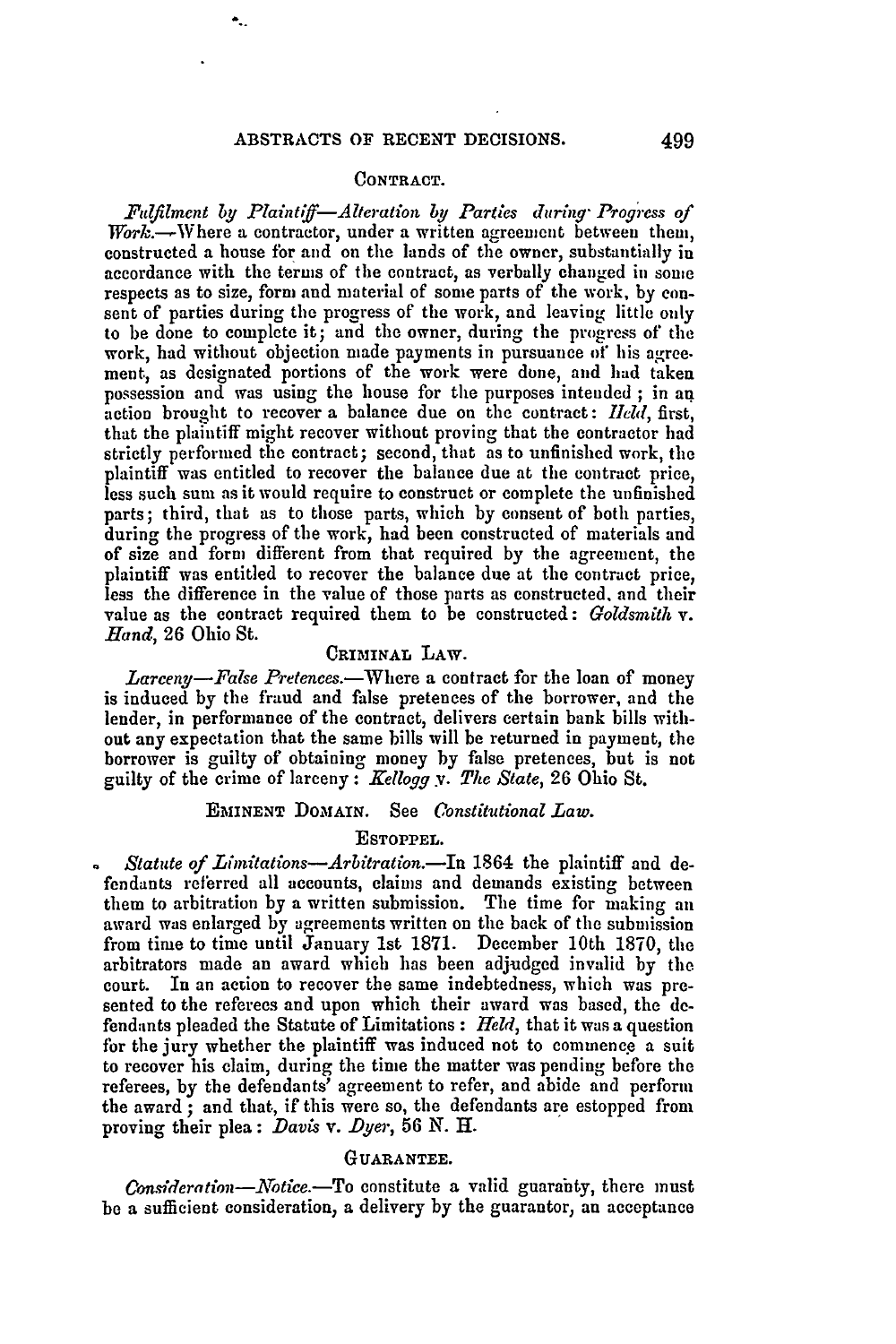**by** the person to whom it is given, a subsequent delivery of goods or other property under and in accordance with its terms, and, if it is collateral, request of payment and notice of non-payment: *March v. Putszey, 56* N. H.

Notice is not necessary when the undertaking is absolute **:** *Id.*

Where the person for whose benefit the guaranty is given becomes insolvent, so that no advantage can arise to the guarantor, notice is un- necessary **:** *Id.* **HUSBAND AND WIrE.**

*"Statutory I'alidation of previous Conveyance of Land by Husband* and Wife.-A. and wife, residents of the state of New York, executed a power of attorney to B. to sell lands in Minnesota territory of which A., the husband, was seised. The power was executed and acknowledged by both parties, the wife undergoing such separate examination as **by** the laws of New York makes valid the execution of deeds **by** a *feme covert.* At the time when this power of attorney was given there was no law of the territory authorizing such an instrument to be executed by the wife or the attorney to convey under it. B , professing to act for the two parties, sold and conveyed a piece of the land, then worth \$3000, with general warranty, to **C.,** for that sum, and A. received the money. The legislature of Minnesota subsequently passed an act by which it was enacted that "all deeds of conveyance of any lands in the territory, whether *heretofore* or hereafter made, under a joint power of attorney from the husband and wife, shall be as binding and have the same effect as if made by the original parties." The husband and wife afterwards revoked the power. The husband died, leaving a large estate composed entirely of personalty, the whole of which he gave to his wife. The wife now brought suit for dower in the land sold by B. as attorney for her husband and herself: *IIeld*, that the power of attorney was validated by the curative act, which the court, adverting to the fact that the husband had received the purchase-money for the tract, and that it had become part of his estate, and that the whole of it on his death passed to the wife, declares had a strong natural equity at its root, and accomplished that which a court of equity would have failed to decree against the wife, only because it would be prevented by the unbending law as *to fene coverts* in such cases: *Randall v. Kreiger,* 28 Wall.

# INFANT.

*Purchase-money Mortgage-Cannot be avoided by.*-Where an infant purchases a chattel, and, at the same time, in performance of the con- tract of purchase, executes to the vendor a mortgage on the purchased chattel to secure the payment of the purchase-money, he cannot, on the ground of infancy, avoid the mortgage without also avoiding the purchase **:** *Curtiss v. MADougall,* **26** Ohio St.

Where the mortgage in such case has been properly deposited, a subsequent purchaser of the mortgaged property from the infant takes it subject to the mortgage **:** *Id.*

# INTERNAL **REVENUE.** See *Statute.*

INTOXICATING LIQUOR.

*Sale to Minor.*—Upon indictment for selling intoxicating liquor to a

 $500$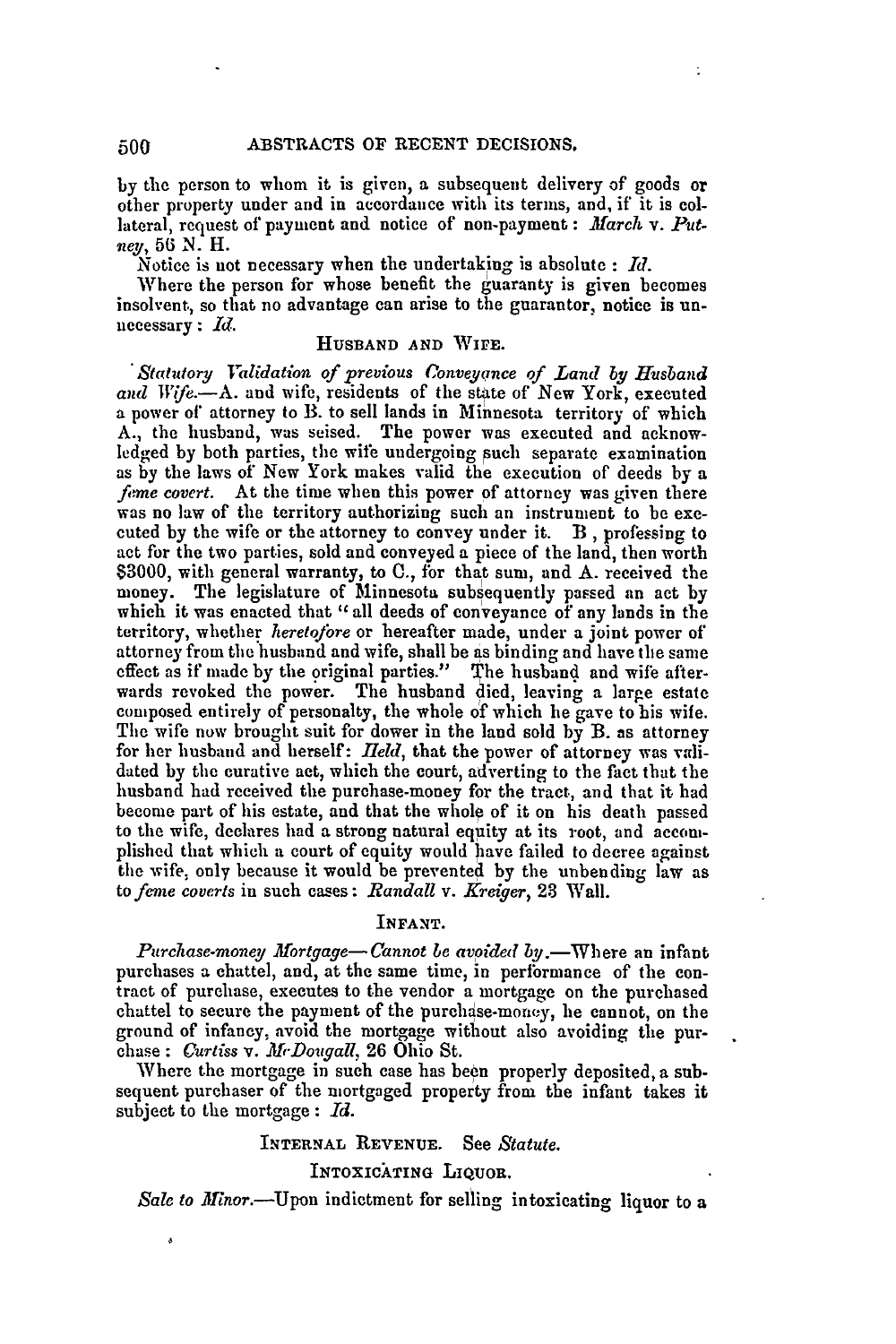minor, without authority from his parents or guardian, it does not matter that the defendant did not know that such person was a minor. He is bound to know whethcr such person be a minor or not: *Farmer* v. *The People,* 77 Ill.

#### JUDGMENT. See *Constitutional Law*.

#### **LANGUAGE.**

*English the only Legal Language where no other is specially Mentioned.* -Where a statute of the state requires a publication to be made in a  $\alpha$  newspaper," in the absence of any provision to the contrary, a paper published in the English language is to be understood as intended, and a publication in a paper printed in any other language is not a compliance with the statute : *City of Ciucinnati v. Bickett,* 26 Ohio St.

# LIMITATIONS, **STATUTE OF.** See *Estoppel.*

# NATIONAL **BANK.**

*Illegal Interest—Recovery back—Rights of Parties not affected by* State Usury Laws.-The knowingly taking or receiving by a national bank of a rate of interest greater than is allowed by law upon a loan of money, does not entitle the person paying the same to have it applied as a payment of so much of the principal, in an action brought to recover the principal debt more than two years after such payment was made: *Higley et al. v. First National Bank of Bererly,* **26** Ohio St.

The rights and liabilities of the parties in such case are prescribed in the National Bank Act, and cannot be controlled by state legislation: *Id.*

Before judgment, the penalty allowed for the taking or receiving of usurious interest by a national bank does not bear interest : *d.*

*Surplts Capital of NAational Banks-Power of a State to Tax.-* Chipter 49: section 5, of the General Statutes, subjecting the surplus capital on hand of banking institutions to taxation, is applicable to banks organized under the Act of Congress establishing national banks, approved June 3d 1864-13 Stats. at Large 111-as well as to banks etabUied by the legislature of this state: *First National Bank v. Peterborough,* 56 *N.* H.

The taxation of the surplus capital of such banks, in excess of the amount they are required by said act to carry to their surplus fund seniannually, is not prohibited by Congress, and is not an encroachment upon the constitutional powers vested in the Federal government: *Id.* 

The taxation of such surplus by state authority is not the taxation of the means or agencies employed by the general government for the execution of its constitutional powers, but is the taxation of the properly of such agents. The right to tax such property has never been surrendered by the states to the general government: *MI.*

# RAILROAD. See *Constitutional Law.*

## SHERIFF.

*Sheriff's Return-May be contradieted.-The* sheriff's return of service on original process does nut in Illinois import absolute verity, but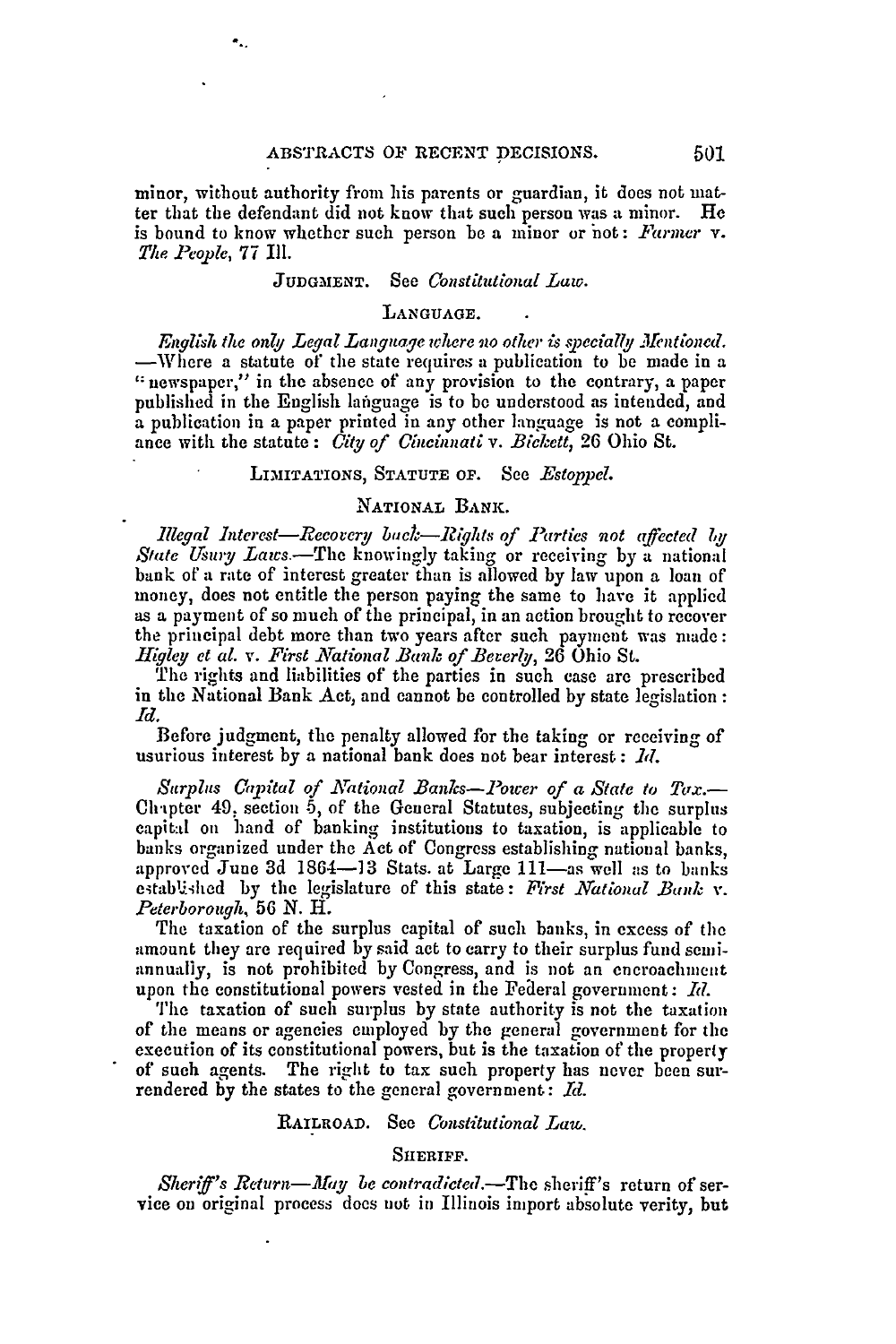is only *prima faeie* evidence of the truth of the matter therein recited, and consequently may **be** put in issue, before judgment, by plea in abatement: Sibert *v. 7hor), 77* Ill.

# **STATUTE.. See** *Languge.*

Interprctation *by legislative Journals-Internal Revenue- Tax on* Corporations.-Under the Internal Revenue Act of July 1870, which enacts that "there shall be levied and collected *for and during the year* 1871, a tax of  $2\frac{1}{2}$  per cent. on the amount of all interest paid by corporations, and on the amount of dividends of earnings *hereafter* declared by them," and which directs that such interest.and dividends shall not, after the 1st of August 1870, be taxed under prior acts; interest paid and dividends declared during the last five months of the year **1870,** are taxable, as well as those declared during the year **1871,** itappearing that income of other sorts was meant to) be so taxed, and there being no apparent reason why income derived through corporations should not be taxed like income generally: *Blake v. National Banks*, 23 Wall.

**<sup>A</sup>**badly-expressed and apparently contradictory enactment (sucl as the one above mentioned), interpreted by a reference to the Journals of Congress, where it appeared that the peculiar phraseology was the result of an amendment introduced without due reference to language in the original bill : *11.*

# **STREAM.**

*Boundary--Middle Thread.*-Where, in a deed of conveyance, the middle of a known stream is called for as the boundary line between adjacent proprietors, the thread of such stream, notwithstanding it may have been changed in its location by attrition and accretion, will control the courses and distances named in the conveyance, and will.continue to be the boundary line between the lands of the respective proprietors: *Niehaus v. Sheherd,* **26** Ohio St.

## **SURETY.**

*Trust-Co-sureties.*-The plaintiffs and the defendants, all but F., were stockholders in the White Mountains Railroad Corporation. The corporation was indebted to the extent of about **\$100,000,** was insolvent, and the stockholders supposed themselves to be individually liable for its debts. The parties to this suit, and others, being desirous of relievig themselves from their liabilities, formed a plan, the object of which .Nas to procure a discharge of those liabilities on the best terms practicable. In pursuance of this plan they executed bonds, and placed them in the hands of F., the condition of which was substantially as follows: "The condition of this obligation is and it is payable upon the perform- ance of the following conditions and stipulations, viz. : The above bounden John **G.** Sinclair is to be discharged from all liability on a subscription, signed by him in 1855, for the purpose of purchasing the claims against the White Mountains Railroad, which has not been effected, and then the creditors of the White Mountains Railroad are to deposit with the said Farr legal and proper dischaiges or assignments of all their several claims against said corporation and its sureties, to be held by said Farr, in trust fir and subject to the order of said creditors, until such an amount as may be necessary to pay the several sums that said creditors may agree to accept for their several claims against said